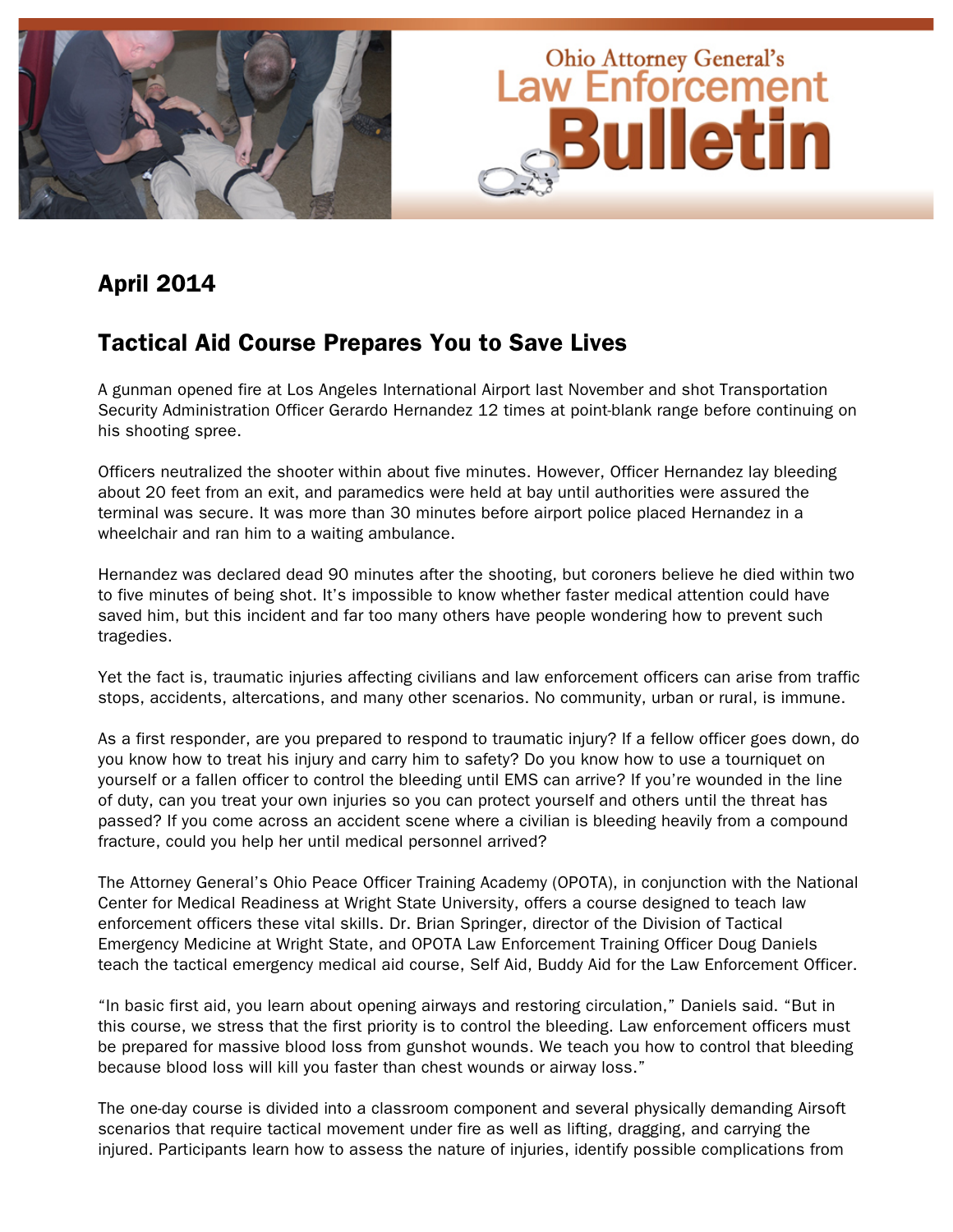chest wounds, and recognize life-threatening shock. Participants must identify the priorities for basic treatment, which include — in this order — controlling bleeding, stabilizing airways and treating chest wounds, and rapidly evacuating the casualty.

Still uncertain whether this course could be useful to you? True or false: A tourniquet should be used as a last resort on a limb injury, because it will significantly increase the likelihood of amputation.

The answer is false. According to a recent *New York Times* article, we developed a misperception during World War II that tourniquets did more harm than good. Then, it often took hours, sometimes days, for wounded soldiers to receive adequate medical attention. Medical experts blamed tourniquets for cutting off blood to the limb and necessitating amputation.

But a proper tourniquet is never left in place that long. If used immediately after an injury to temporarily control bleeding, a tourniquet has incredible life-saving potential. The Times article noted that tourniquets have saved the lives of countless soldiers in recent Middle East combat. Bystanders at the Boston Marathon bombings applied makeshift tourniquets to the limbs of the wounded, controlling the bleeding long enough to get victims to the hospital. In fact, doctors routinely use them for up to two hours in surgical procedures with no ill effects.

A tourniquet should be placed high on the fleshy part of a limb. It should be tightened only until bleeding is controlled. You can use a modern, easy-to-use commercial tourniquet or make one from available items. A belt cinched tightly or even a piece of fabric twisted tightly around a baton or stick can do the trick. The beauty of a tourniquet is its simplicity. You can place one on yourself if necessary.

The OPOTA course also teaches officers how to use other emergency medical devices in the field, including chest seals, hemostatic agents, and nasopharyngeal airways along with how to dress traumatic injuries with commercial and improvised dressings. Participants also learn the tactical aspects of rescuing casualties, including various carries and drags to move people to safety. The course is designed specifically for law enforcement and is geared to build on your previous training.

Self Aid, Buddy Aid for the Law Enforcement Officer is offered June 30 and Oct. 6 at Wright State University's Calamityville Facility, 506 E. Xenia Drive, Fairborn. More information is available through the OPOTA Course Catalog link below, and online registration is available through the Ohio Law Enforcement Gateway (OHLEG).

## Christie Limbert Assistant Attorney General

## Additional Resources

[OPOTA Course Catalog \(Skills Development Courses\)](http://www.ohioattorneygeneral.gov/Law-Enforcement/Ohio-Peace-Officer-Training-Academy/Course-Catalog/Course-Categories/Skills-Development-Courses) Wright State University's [National Center for Medical Readiness](http://www.med.wright.edu/medicalreadiness) [Wright State University's](http://med.wright.edu/medicalreadiness/calamityville) Calamityville Facility [Reviving a Life Saver, the Tourniquet \(](http://www.nytimes.com/2014/01/21/science/reviving-a-life-saver.html?_r=0)New York Times, Jan. 19, 2014)

# Warrants (the Hot Pursuit Exception): State of Ohio v. Cross

**Question:** What is the "hot pursuit" exception, and when does it apply?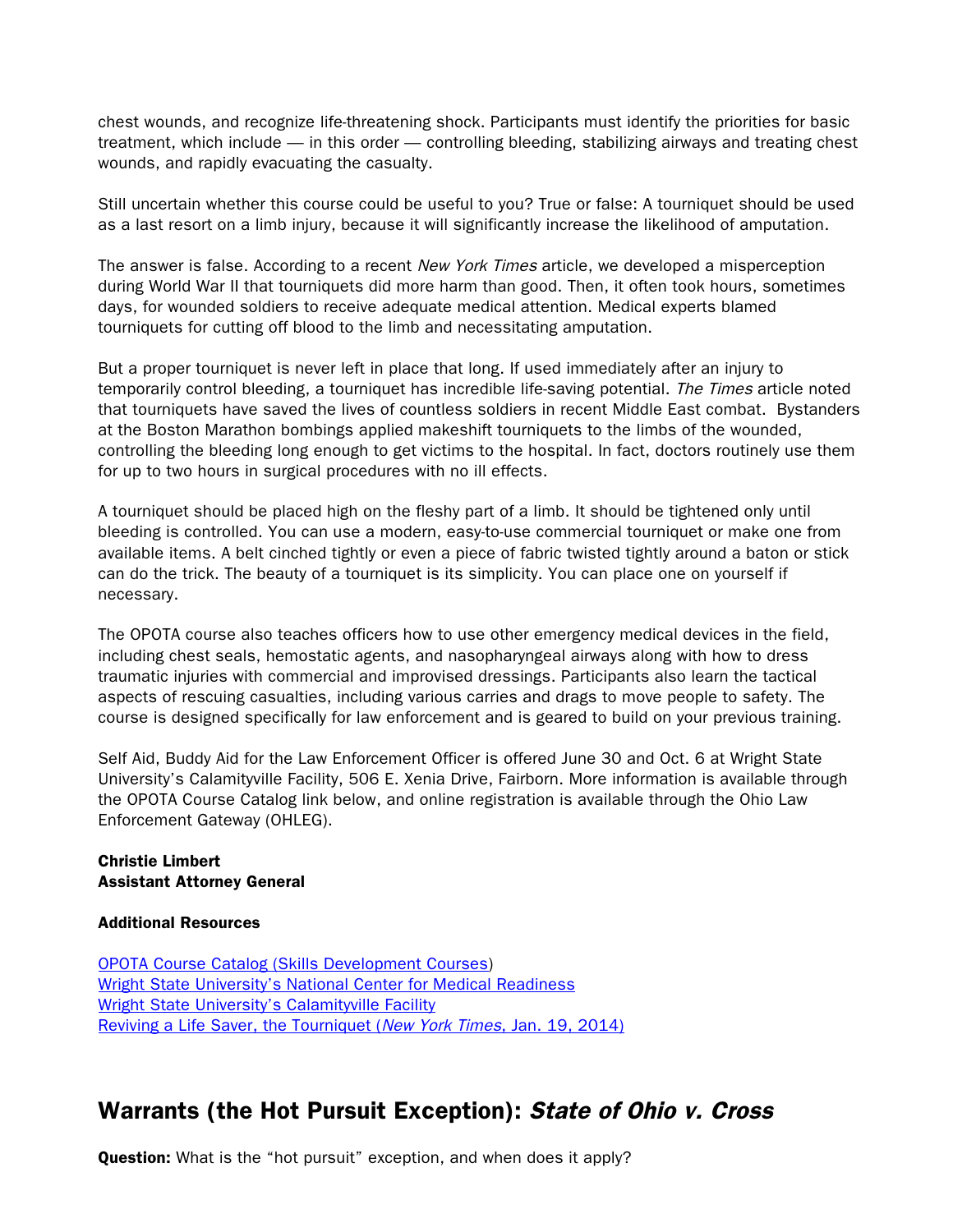**Quick Answer:** "Hot pursuit" lets you pursue a fleeing suspect into a home, without a warrant, if you have identified yourself as a law enforcement officer and are in actual pursuit of a suspect.

**[State v. Cross](http://www.sconet.state.oh.us/rod/docs/pdf/4/2014/2014-ohio-1046.pdf)**, Fourth Appellate District, Washington County, March 11, 2014

**Facts:** A deputy observed a car go left of center and turn without signaling. He followed the vehicle until it stopped in a driveway, never turning on his lights or sirens. Bryan Cross, the driver, exited the car and walked toward his garage. As soon he exited his patrol car, the deputy noticed the odor of alcohol on Cross. About 20 feet from the garage, the deputy ordered Cross to stop. Instead of stopping, Cross walked faster into his garage. Cross claimed he never heard the deputy. The deputy entered Cross' garage, stopped him, and administered a field sobriety test. He arrested Cross for OVI. The state argued the stop was proper because he was in "hot pursuit" of Cross and did not need a warrant to enter his property.

**Importance:** - Instead of ruling on whether the hot pursuit exception applied, the appellate court kicked the case back to the trial court because that court mistakenly thought the deputy had turned on his lights and sirens. But, the court seemed to express some skepticism about the claim of hot pursuit made by the State, considering the deputy said he wasn't "in pursuit" of the suspect and it was more a "lukewarm amble" up the driveway.

The question of whether the pursuit was "hot"— or even a pursuit to begin with — will now go back to the trial court along with the questions of whether the deputy identified himself and whether the suspect was even fleeing. One way to avoid the same kind of torturous litigation is to always keep in mind the three elements of the exception: 1) There must be *pursuit*. 2) You must have identified yourself as a law enforcement officer. 3) The suspect must be *fleeing* from you. If all three of those aren't present, you can't barge into someone's house without a warrant.

Keep in Mind: Entry of a home without a warrant is always presumed unreasonable, and law enforcement has a heavy burden to prove an exception for a warrantless entry. This is especially true when the underlying offense that occurred in public is relatively minor — such as a minor traffic violation. If you are going to use an exception, make sure you do all of the things necessary to make the exception apply.

**One More Note:** The exception of hot pursuit is very specific to the facts of each circumstance. In Ohio, we have a broader definition of hot pursuit than other states. For example, we extend hot pursuit to misdemeanor offenses. Here are some examples, from the past, of when courts found the exception to apply:

- Police officers' continuous chase of a suspect fell within the hot pursuit exception when the suspect was chased from the scene of the crime. Police attempted to tackle the suspect and chased him over fences and through a courtyard for a period of four minutes. The suspect was never out of the officers' sight until he slammed the apartment door in their faces. Cleveland v. **[Shields](http://www.leagle.com/decision/1995223105OhioApp3d118_1203.xml/CITY OF CLEVELAND v. SHIELDS)**, Eighth Appellate District, Cuyahoga County, July 3, 1995
- Officers observed the suspect driving in a sporadic manner, and when they approached him in his driveway, he ran to the back of his house and entered his kitchen. It was undisputed that officers had probable cause to arrest the suspect for driving under the influence when they entered his home. Because the police officers, having identified themselves, were in hot pursuit of a suspect who fled to a house to avoid arrest, they were able to enter without a warrant even though the offense was a misdemeanor. *[Middletown v. Flinchum](http://www.sconet.state.oh.us/rod/docs/pdf/0/2002/2002-ohio-1625.pdf)*, Supreme Court of Ohio, April 10, 2002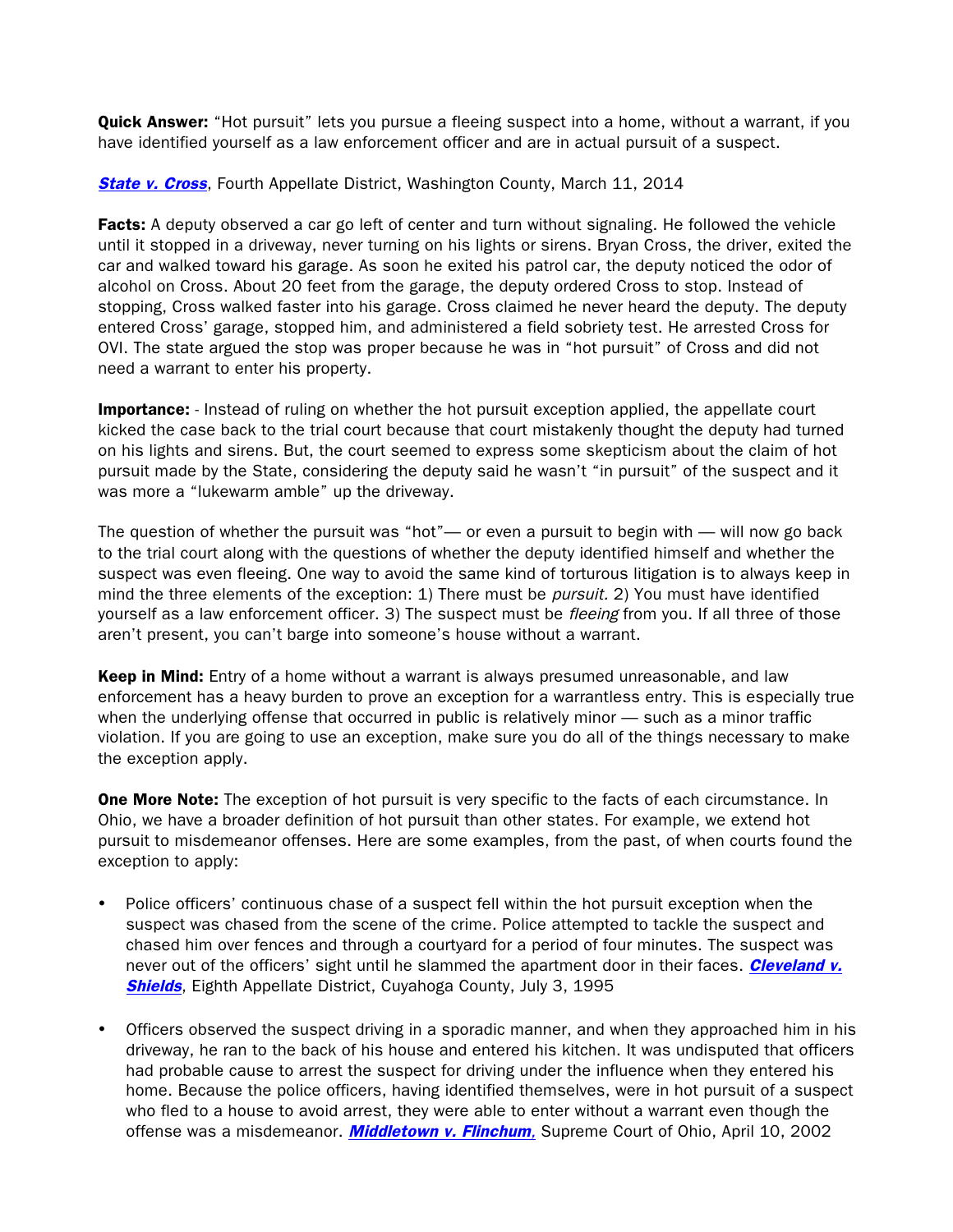• Officers were driving home in an unmarked city SUV about 5 p.m. after a shift. While in single-lane traffic, a motorcycle rider passed the officers on the right side and drove through a red light. The officers recognized the man and knew where he lived. Once they arrived at his home, they found the suspect straddling the motorcycle, walking it into his detached garage. When he was approximately 15 to 20 feet from his open garage, the officers ordered him to stop several times and called him by name. They followed him into his garage, where they discovered the suspect was slurring his words and smelled of alcohol. The court found the officer was permitted to issue the traffic citations as he was in hot pursuit of the suspect when he entered the garage. Since the attempt to arrest was set in motion while the suspect was outside in public view, the pursuit into his garage was lawful, regardless of whether the garage was considered curtilage. **State of [Ohio v. Lake](http://www.sconet.state.oh.us/rod/docs/pdf/7/2009/2009-ohio-3057.pdf), Seventh Appellate District, Columbiana County, June 8, 2009** 

## More on Warrants

Warrantless arrest of a co-conspirator. While on surveillance, you see a package containing known drugs being delivered. Five minutes later, a guy we'll call Driver 1 arrives, takes the package, and drives away. As you tail the car, it stops, allowing a second car to pull beside it. The two drivers have a conversation and both drive away, with Driver 2 in the lead. You follow them to a gated community, where Driver 2 uses a keycard to enter. Making it through the gate, you find the cars in the parking lot and approach the suspects. They take you to an apartment with marijuana, large amounts of money, and packing materials. You arrest both. Was the warrantless arrest of Driver 2 proper? The court in Mowler said yes. A warrantless arrest is valid if an officer has sufficient knowledge to support a reasonable belief that a suspect has committed an offense. At the time of arrest, officers knew Maurice Mowler (Driver 2) had watched the marijuana delivery and assisted with entry to the gated apartment complex. Any reasonable officer observing this coordinated activity would have a reasonable belief that Mowler was aware of and involved in the transportation of the package containing the marijuana. **[State of Ohio v. Mowler,](http://www.sconet.state.oh.us/rod/docs/pdf/8/2014/2014-ohio-831.pdf)** Eighth Appellate District, Cuyahoga County, March 6, 2014

**Mistakes in a Warrant Affidavit.** You receive a tip from an anonymous caller saying a suspect has drugs in a storage facility. Based on the information, the K-9 is called in and alerts on a unit. You write up the information for the warrant, accidently stating the information came from a "reliable source." The warrant is granted. Before you can get back, the suspect shows up at the storage unit. In response to questions from the officer waiting at the storage unit, the suspect admits he has drugs inside. When you arrive, the unit is searched and you find the drugs. Is your warrant good even though you mistakenly characterized the caller as being reliable? The court in Johnson said the mistake of calling the individual a reliable source did not make the warrant invalid. This is because there was other information to show probable cause that the drugs were in the unit. Specifically, probable cause came from the results of the K-9 sniff and the confession by suspect John Johnson. **[State v. Johnson](http://www.supremecourt.ohio.gov/rod/docs/pdf/10/2014/2014-ohio-671.pdf)**, Tenth Appellate District, Franklin County, Feb. 25, 2014

# Search and Seizure (Unparticularized Suspicion): State of Ohio v. **Boswell**

**Question:** Can you stop an individual and conduct a search if you believe the person is up to no good?

**Quick Answer:** No, you have no right to stop people on a hunch. You must have a specific reason to believe the person is engaged in criminal activity.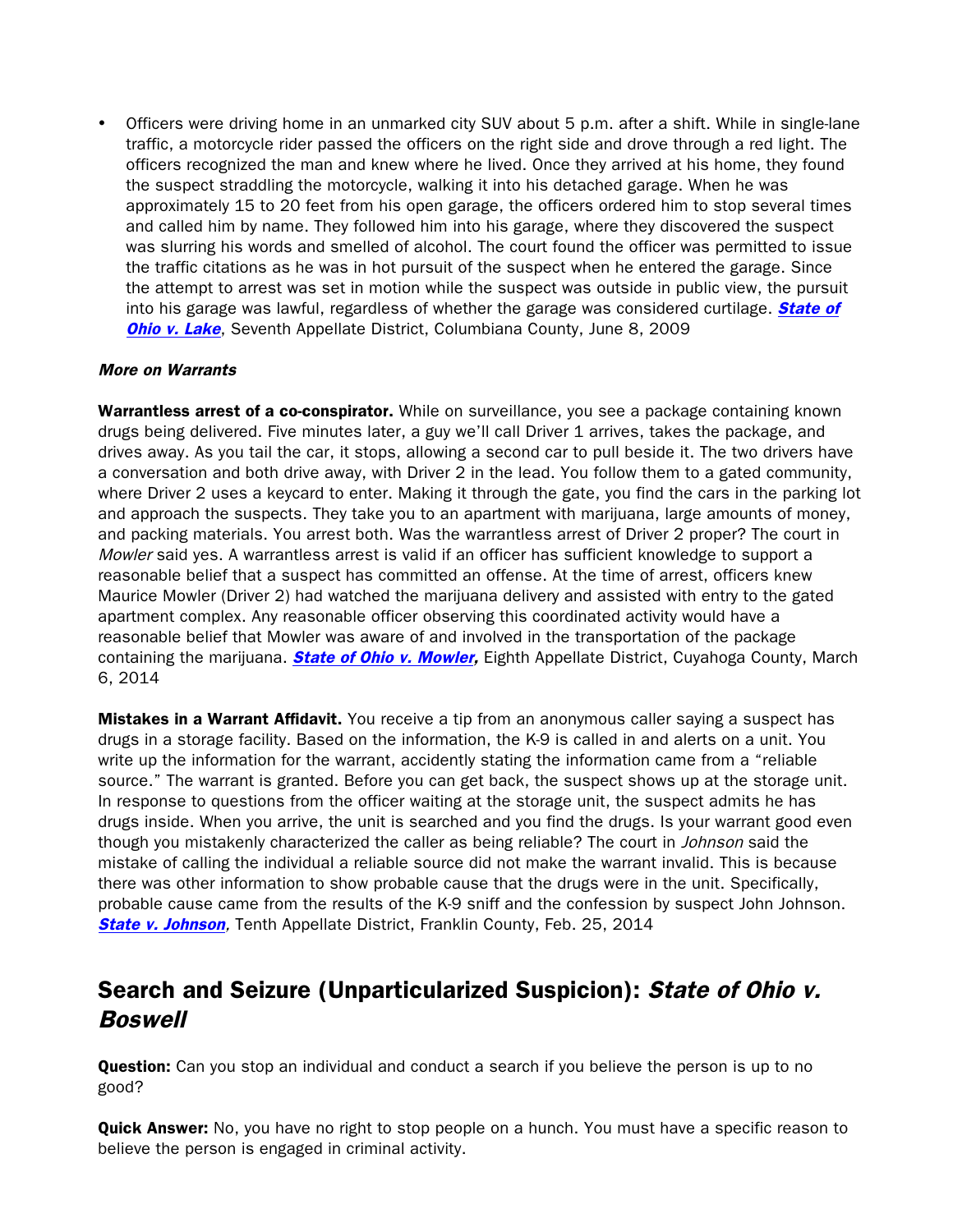#### **[State of Ohio v. Boswell,](http://www.supremecourt.ohio.gov/rod/docs/pdf/5/2014/2014-ohio-886.pdf)** Fifth Appellate District, Ashland County, March 7, 2014

Facts: Edward Boswell and a friend were walking on the sidewalk at 10:30 a.m. when an officer drove by, stopped, got out, and asked for identification. The officer then asked if they had anything illegal. Boswell's friend said he did not and gave permission for his backpack to be searched. Inside, the officer found a scale and marijuana flakes. The officer then noticed that Boswell had on a bulky coat and was acting nervous. Boswell told the officer he did not want to be searched. The officer said he was going to search him for weapons and did not need his consent. Inside the coat, the officer found a broken marijuana pipe and a cell phone. Boswell told the officer not to look at the phone, to which the officer said he could search it now or back at the station. The officer then arrested Boswell. At the station, Boswell allowed the officer to look at his phone. The officer found messages about marijuana. Boswell argued that the officer improperly searched him and seized his property.

**Importance:** If you've been on the street for a long time, you probably have developed a keen sense about who is likely a criminal. In fact, the officer in *Boswell* said he relied on his "cop radar" when he decided to search Boswell. You may have well-developed cop radar, but that isn't enough to justify stopping and searching someone. The Fourth Amendment balances an individual's right to freedom and the public interest of safety. It's important to remember that the use of your cop radar, even if you are right, won't justify a violation of an individual's right to freedom.

Keep in Mind: The officer could not point to any fact supporting his conclusion that Boswell was doing something suspicious, which was the key in this case. His testimony amounted to an unparticularized suspicion or hunch, which then constitutes an improper Terry stop. If the officer had testified about more concrete reasoning for the stop, the outcome may have been different.

#### More on Search and Seizure

Jumping out of a window (twice) and running means you did something wrong. You get a report about a stolen TV. You and the victim arrive at the address where he says the suspect lives. You knock on the front door and get no answer. The victim goes around back and sees the suspect jump out the window. But by the time you get there, he is gone. Later that day, you and the victim head back to the house. No one answers, but you hear noises coming from the back. As you walk around the house you see the suspect jump from the window and run. You call for backup, and the suspect is apprehended. The victim, however, says that is the wrong person. The guy you apprehended said he ran because of an outstanding child support warrant. After a pat-down, crack cocaine and heroin are found. Was the seizure proper? According to the court in *Foreman*, the answer is yes. The police had probable cause because Sammie Foreman ran and did not comply with orders to stop. Additionally, after the detainment, the active warrant was enough for an arrest. **State of Ohio v. [Foreman,](http://www.sconet.state.oh.us/rod/docs/pdf/2/2014/2014-ohio-626.pdf)** Second Appellate District, Montgomery County, Feb. 21, 2014

**Strange movements = reasonable suspicion.** While parked outside of a gas station, you notice an individual exit a car and walk up to a truck. You believe an exchange between the two individuals occurred, although you are not totally sure. After the individual returns to his car, you observe him take a drink of what appears to be a beer. You approach the individual, and he starts to reach down to the floor on the driver's side. Concerned he may be reaching for a weapon, you ask him to place his hands on the steering wheel. He then opens his hands to reveal a clear plastic bottle with pills. He admits to paying \$100 for them. You arrest him for possession. Was the seizure proper? The court in Shrewbury said yes. In this case, the officer had a hunch about Shannon Shrewbury, so he continued to watch him. The difference between this case and *Boswell* is that the officer waited until he had reasonable suspicion to approach (the open-container violation). The suspicious movements of Shrewbury gave additional reasonable suspicion for the officer to ask his for his hands be placed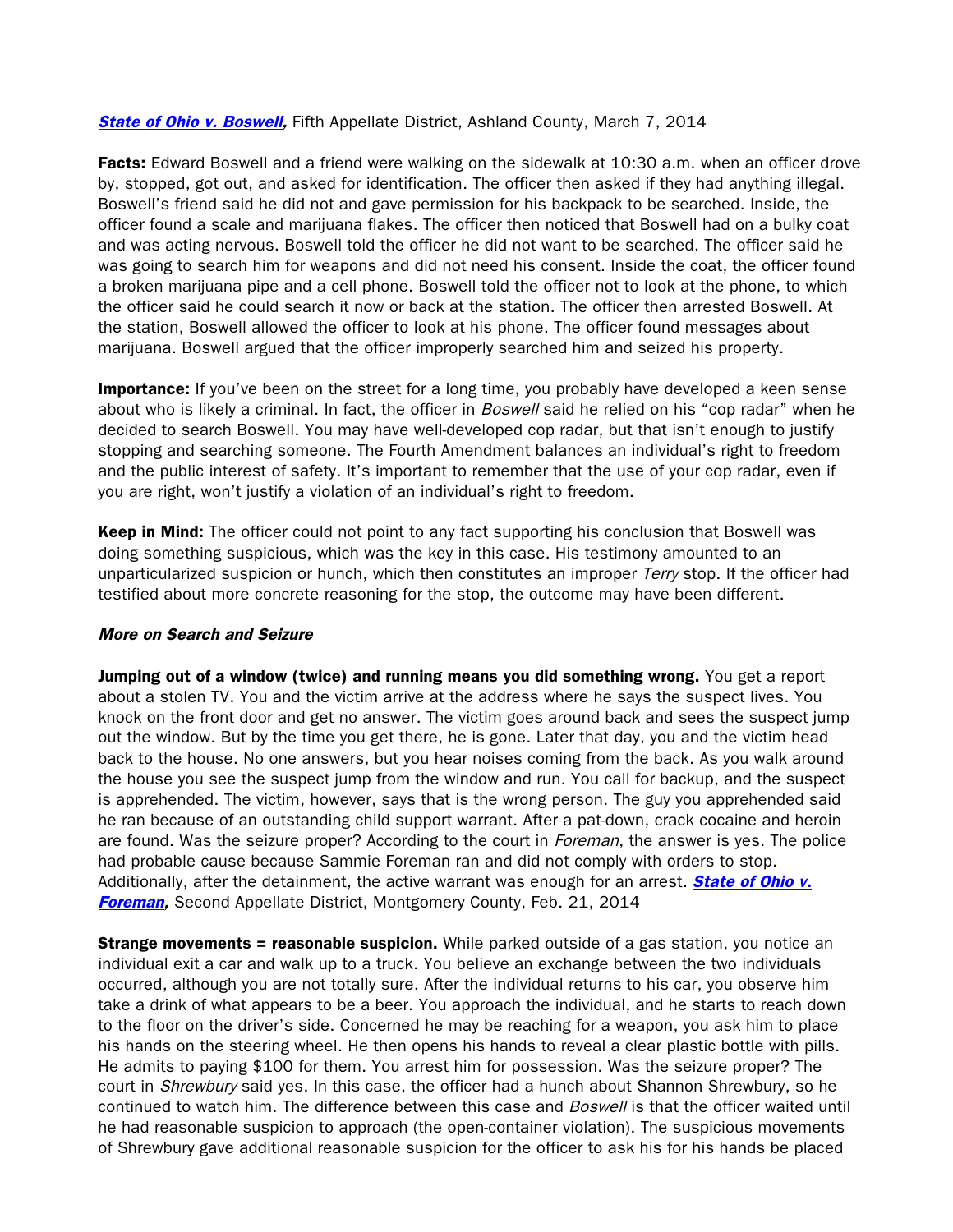on the steering wheel, thereby exposing the object in his hand. **[State of Ohio v. Shrewbury](http://www.sconet.state.oh.us/rod/docs/pdf/4/2014/2014-ohio-716.pdf),** Fourth Appellate District, Ross County, Feb. 26, 2014

# Traffic Stops (Turn Signal Violations): State of Ohio v. Smith

**Question:** Do you have reasonable suspicion to make a traffic stop if a driver fails to continuously signal 100 feet before a turn and claims he was unable to follow the law?

**Quick Answer:** Yes. Your observation that the driver violated the rule is enough. Any excuse the motorist has is something that can be considered a defense in court, but does not negate the fact the law was broken.

## **[State of Ohio v. Smith](http://www.sconet.state.oh.us/rod/docs/pdf/10/2014/2014-ohio-712.pdf), Tenth Appellate District, Franklin County, Feb. 27, 2014**

Facts: Gino Smith had parked his car behind another vehicle, 20 to 30 feet from an intersection with a stop sign. After returning from a store, he got in his car, pulled out of his spot, and veered around the car in front of him. At the stop sign, he turned on his signal. At the same time Smith stopped, police were on the opposite side of the intersection and noted the turn signal was not on continuously for 100 feet prior to the turn. The officer initiated a traffic stop and found drugs. Smith argued there was no reasonable suspicious to pull him over. He claimed he did not violate the traffic ordinance because he was parked less than 100 feet from the intersection and therefore, could not have activated his signal 100 feet before turning.

**Importance:** A traffic stop is valid if an officer has a reasonable and articulable suspicion that a motorist has committed, is committing, or is about to commit a crime. Under these circumstances, the court determined the officer had reasonable articulable suspicion because he witnessed Smith activate his signal at the stop sign, a clear violation of the law. The officer knew no other information at the time and did not need to know any other information. The stop was reasonable, and any evidence found during the stop was valid.

Keep in Mind: Smith argued that he could not have followed the law because of where he had parked. Under the law, this may be considered a defense, but to you it is probably an excuse. Although you have the discretion to write a ticket, you do not need to consider every excuse for why someone could not comply with a law. Let the court handle the defenses.

## More on Traffic Stops

**You still need to signal.** You arrive at a residence on a drug trafficking complaint to find a vehicle with out-of-state license plates pulling up to the house. The driver failed to signal when he pulled along the curb. You approach the vehicle to request ID, run the suspects, and then watch as they move suspiciously inside the vehicle. Believing they may be associated with the drug house and based on their suspicious movements, you order the suspects out of the car. As one exits, a large bag of heroin falls on the ground. The suspects are arrested and argue the stop was invalid. Was the traffic stop valid? The court in Rastbichler said yes. The city ordinance imposed an absolute duty to signal, and failure to signal before pulling to the curb was a clear traffic violation. This violation provided a lawful basis to stop the vehicle. **[State of Ohio v. Rastbichler](http://www.supremecourt.ohio.gov/rod/docs/pdf/2/2014/2014-ohio-628.pdf)**, Second Appellate District, Montgomery County, Feb. 21, 2014

This is taking too long. While on patrol, you watch a car with out-of-state plates make an abrupt lane change less than a car length in front of a semi-truck. You initiate a traffic stop and are handed a